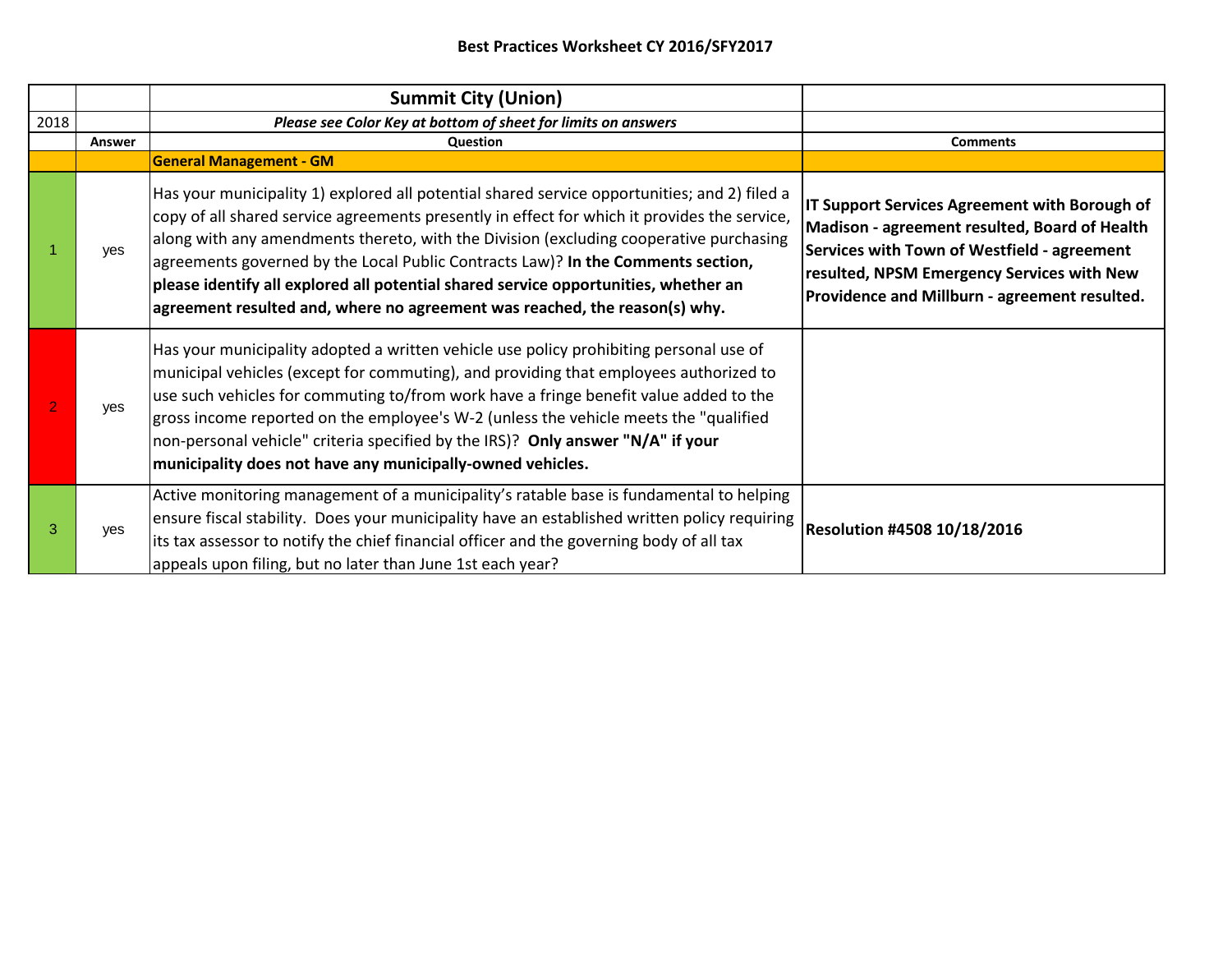|      |        | <b>Summit City (Union)</b>                                                                                                                                                                                                                                                                                                                                                                                                                                                                                                                                                                                                                                                                                   |                                                                |
|------|--------|--------------------------------------------------------------------------------------------------------------------------------------------------------------------------------------------------------------------------------------------------------------------------------------------------------------------------------------------------------------------------------------------------------------------------------------------------------------------------------------------------------------------------------------------------------------------------------------------------------------------------------------------------------------------------------------------------------------|----------------------------------------------------------------|
| 2018 |        | Please see Color Key at bottom of sheet for limits on answers                                                                                                                                                                                                                                                                                                                                                                                                                                                                                                                                                                                                                                                |                                                                |
|      | Answer | Question                                                                                                                                                                                                                                                                                                                                                                                                                                                                                                                                                                                                                                                                                                     | <b>Comments</b>                                                |
|      | ves    | Does your municipality maintain an up-to-date municipal website containing at minimum<br>the following: past three years adopted budgets; the current year's proposed budget<br>(including the full adopted budget for the current year when approved by the governing<br>body); most recent annual financial statement and audits; notification(s) for solicitation of<br>bids and RFPs; and meeting dates, minutes and agendas for the governing body, planning<br>board, board of adjustment and all commissions?                                                                                                                                                                                         |                                                                |
|      | no     | A municipality's participation in FEMA's National Flood Insurance Program Community<br>Rating System can lead to significant flood insurance premium reductions for its<br>homeowners. An explanation of the program may be found on FEMA's website at<br>http://www.fema.gov/national-flood-insurance-program/national-flood-insurance-<br>program-community-rating-system, and more information on how the NJDEP's statewide<br>CRS coordinator can assist with improving your rating can be found at<br>http://www.nj.gov/dep/floodcontrol/about.htm. Does your municipality have, or has<br>your municipality made an application to FEMA for, a Community Rating System ranking of<br>at least Class 9? | The City of Summit does not participate in the<br>CRS program. |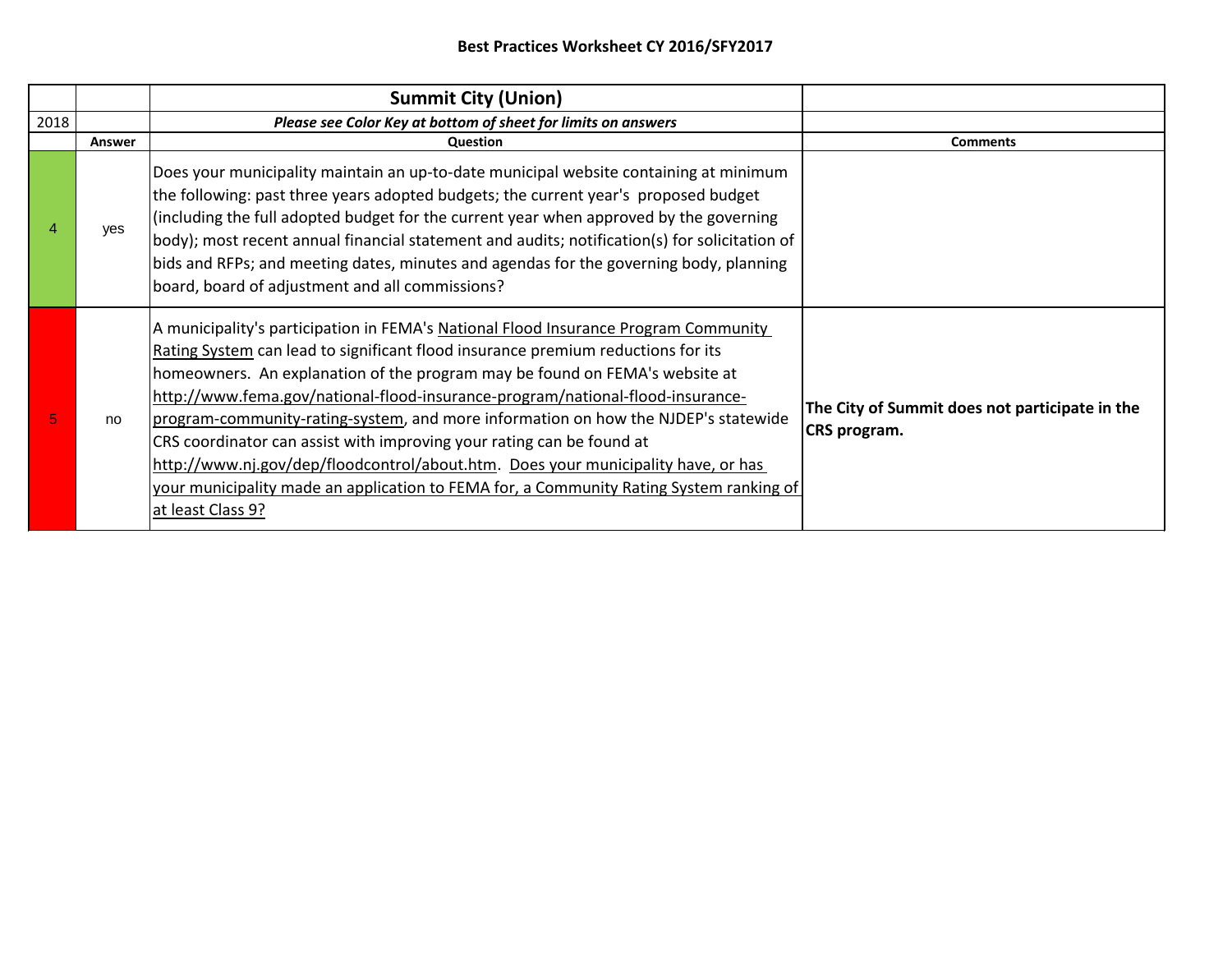|      |            | <b>Summit City (Union)</b>                                                                                                                                                                                                                                                                                                                                                                                                                                                                                                                                                                                                                                                                                          |                 |
|------|------------|---------------------------------------------------------------------------------------------------------------------------------------------------------------------------------------------------------------------------------------------------------------------------------------------------------------------------------------------------------------------------------------------------------------------------------------------------------------------------------------------------------------------------------------------------------------------------------------------------------------------------------------------------------------------------------------------------------------------|-----------------|
| 2018 |            | Please see Color Key at bottom of sheet for limits on answers                                                                                                                                                                                                                                                                                                                                                                                                                                                                                                                                                                                                                                                       |                 |
|      | Answer     | Question                                                                                                                                                                                                                                                                                                                                                                                                                                                                                                                                                                                                                                                                                                            | <b>Comments</b> |
| 6    | yes        | The "Director's Ratio" (the average ratio of assessed to true market value) for each<br>municipality as determined by the Director of the Division of Taxation, in the Table of<br>Equalized Valuations promulgated annually pursuant to N.J.S.A. 54:1-35.1. A Director's<br>Ratio of lower than 85 percent generally denotes lack of uniformity in assessments and<br>indicates a need for revaluation. N.J.A.C. 18:12A-1.14. If the ratio of assessed values to<br>market values in your municipality is presently less than 85%, has your municipality at<br>minimum awarded a contract for the updating of tax maps and earmarked funds in its<br>budget for the hiring of relevant firms and/or professionals? |                 |
|      | <b>ves</b> | The Local Government Ethics Law, designed to ensure transparency in government,<br>requires local government officers to file Financial Disclosure Forms. Compliance by local<br>elected officials is particularly important. Have all of your local elected officials filed their<br>Financial Disclosure Form in 2016 that covers the 2015 calendar year?                                                                                                                                                                                                                                                                                                                                                         |                 |
| 8    | <b>ves</b> | While outside employment by municipal officials can sometimes be acceptable, it is<br>imperative that no conflicts of interest impinge on municipal governance. Does your<br>municipality have 1) an established documented process requiring department heads to<br>submit notice of outside employment, and 2) upon receiving such notice, does your<br>municipality have a documented process within its human resources function to<br>determine whether or not a conflict of interest exists?                                                                                                                                                                                                                  |                 |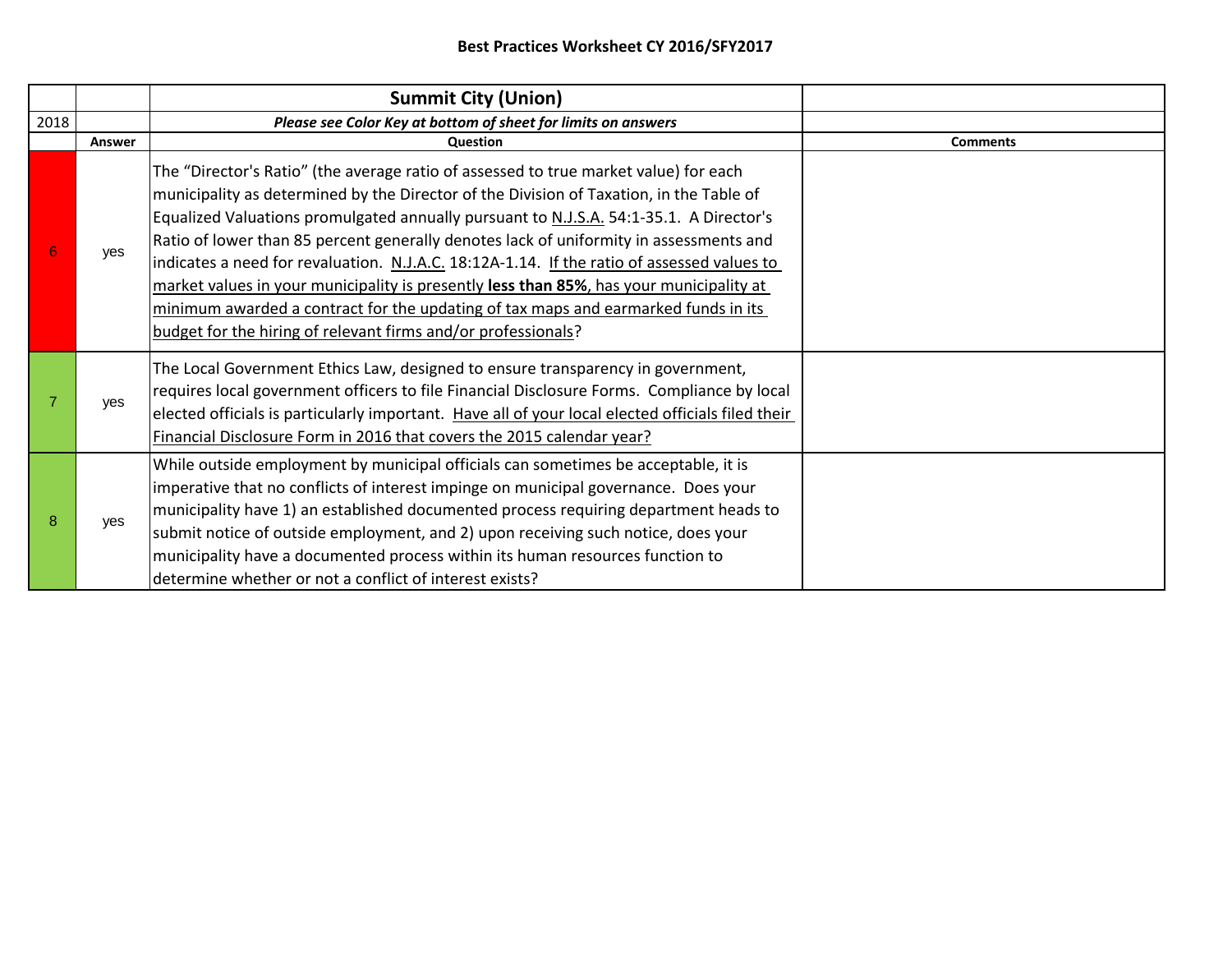|      |        | <b>Summit City (Union)</b>                                                                                                                                                                                                                                                                                                                                                                                                                                                                                                                                                                                                                                                                                                                                                                                                                                                                                                                             |                 |
|------|--------|--------------------------------------------------------------------------------------------------------------------------------------------------------------------------------------------------------------------------------------------------------------------------------------------------------------------------------------------------------------------------------------------------------------------------------------------------------------------------------------------------------------------------------------------------------------------------------------------------------------------------------------------------------------------------------------------------------------------------------------------------------------------------------------------------------------------------------------------------------------------------------------------------------------------------------------------------------|-----------------|
| 2018 |        | Please see Color Key at bottom of sheet for limits on answers                                                                                                                                                                                                                                                                                                                                                                                                                                                                                                                                                                                                                                                                                                                                                                                                                                                                                          |                 |
|      | Answer | Question                                                                                                                                                                                                                                                                                                                                                                                                                                                                                                                                                                                                                                                                                                                                                                                                                                                                                                                                               | <b>Comments</b> |
|      | no     | Many municipalities have created one or more authorities (including fire districts, utilities<br>authorities, redevelopment authorities, housing authorities, port authorities, etc.) to<br>provide greater focus and attention on addressing a public need, or to reduce governing<br>body burdens. While creation of an authority is often appropriate, and many authorities<br>successfully fulfill their missions, authorities with weak membership or insufficient local-<br>level monitoring can become wasteful, inefficient and unresponsive to the public they<br>serve. N.J.S.A. 40A:5A-20 allows a local governing body to dissolve an authority subject to<br>certain parameters and with Local Finance Board approval. Municipalities should at least<br>annually assess the authority or authorities they created and publicly discuss their findings<br>and conclusions. Findings and conclusions should address whether their existing |                 |
|      |        | authorities 1) continue to serve the public interest, and 2) are more efficient than other<br>potential alternatives in providing services and financing public facilities. Within the past<br>year, 1) has the above-referenced discussion appeared as a listed agenda item on a<br>scheduled governing body meeting, and 2) do the findings and conclusion appear in<br>publicly-available meeting minutes? Please identify the meeting date under<br>"Comments".                                                                                                                                                                                                                                                                                                                                                                                                                                                                                    |                 |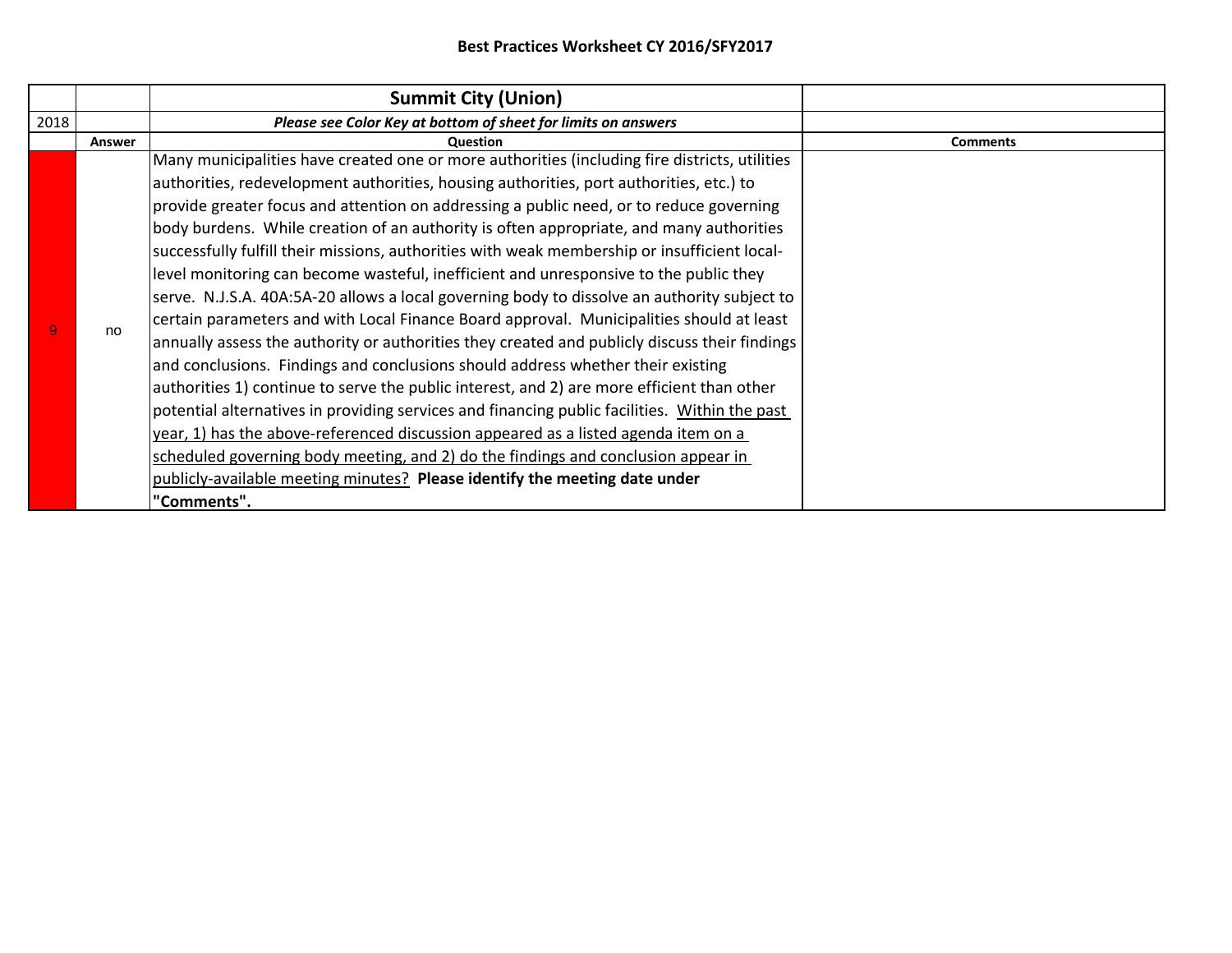|      |        | <b>Summit City (Union)</b>                                                                                                                                                                                                                                                                                                                                                                                                                                                                                                                                                                                                                                                                                                                                                                              |                                                                                                                                                      |
|------|--------|---------------------------------------------------------------------------------------------------------------------------------------------------------------------------------------------------------------------------------------------------------------------------------------------------------------------------------------------------------------------------------------------------------------------------------------------------------------------------------------------------------------------------------------------------------------------------------------------------------------------------------------------------------------------------------------------------------------------------------------------------------------------------------------------------------|------------------------------------------------------------------------------------------------------------------------------------------------------|
| 2018 |        | Please see Color Key at bottom of sheet for limits on answers                                                                                                                                                                                                                                                                                                                                                                                                                                                                                                                                                                                                                                                                                                                                           |                                                                                                                                                      |
|      | Answer | Question                                                                                                                                                                                                                                                                                                                                                                                                                                                                                                                                                                                                                                                                                                                                                                                                | <b>Comments</b>                                                                                                                                      |
|      |        | <b>Finance &amp; Audit - FA</b>                                                                                                                                                                                                                                                                                                                                                                                                                                                                                                                                                                                                                                                                                                                                                                         |                                                                                                                                                      |
| 10   | no     | Audit findings address areas needing improvement. Ignoring these findings devalues the<br>process; therefore, municipalities should correct noted deficiencies. Have all audit findings <b>One repeat item: 'That unfunded Ordinances</b><br>from the 2014 audit been 1) identified in the corrective action plan and 2) addressed such<br>that they are not repeated in the 2015 audit? If the answer is no, please list the repeat<br>findings, along with the date the corrective action plan was submitted to DLGS, under<br>Comments. Only answer "N/A" if there were no audit findings in 2014.                                                                                                                                                                                                   | over five years be funded' - resolution of this<br>comment is subject to budgetary constraints.<br>Funds are raised annually in current year budget. |
| 11   | n/a    | Payments In Lieu of Taxed (PILOTs) are often used as a tool for economic development. It<br>is imperative that municipalities monitor PILOT agreements to ensure recipients<br>complying with all agreement terms, including but not limited to timely payment and<br>reporting. Does your municipality 1) have an official designated to monitor exemptions<br>granted pursuant to the Long-Term Tax Exemption Law (N.J.S.A. 40A:20-1 et seq.) and Five-<br>Year Exemptions/Abatements granted pursuant to N.J.S.A. 40A:21-1 et seq., and 2) have<br>in place a documented process for ensuring compliance with the terms of each PILOT<br>agreement?                                                                                                                                                  | There are currently no PILOT programs in<br><b>Summit. (Summit Housing Authority is tax</b><br>exempt not a PILOT)                                   |
| 12   | yes    | N.J.S.A. 40A:5-4 requires municipalities to complete their annual audit for the preceding<br>fiscal year within 6 months after the close of their fiscal year. Further, N.J.S.A. 40A:5-6<br>requires the municipality's auditor to submit a certified duplicate copy of the audit report<br>and recommendations with the Division within 5 days after filing the original with the<br>municipal clerk. Has your municipality received its completed audit for the preceding<br>fiscal year within the statutory timeframe, and confirmed that your auditor has filed a<br>certified duplicate copy of the audit report with the Division? You may only answer this<br>question "N/A" if the Director expressly granted an extension in response to a governing<br>body resolution petitioning for same. |                                                                                                                                                      |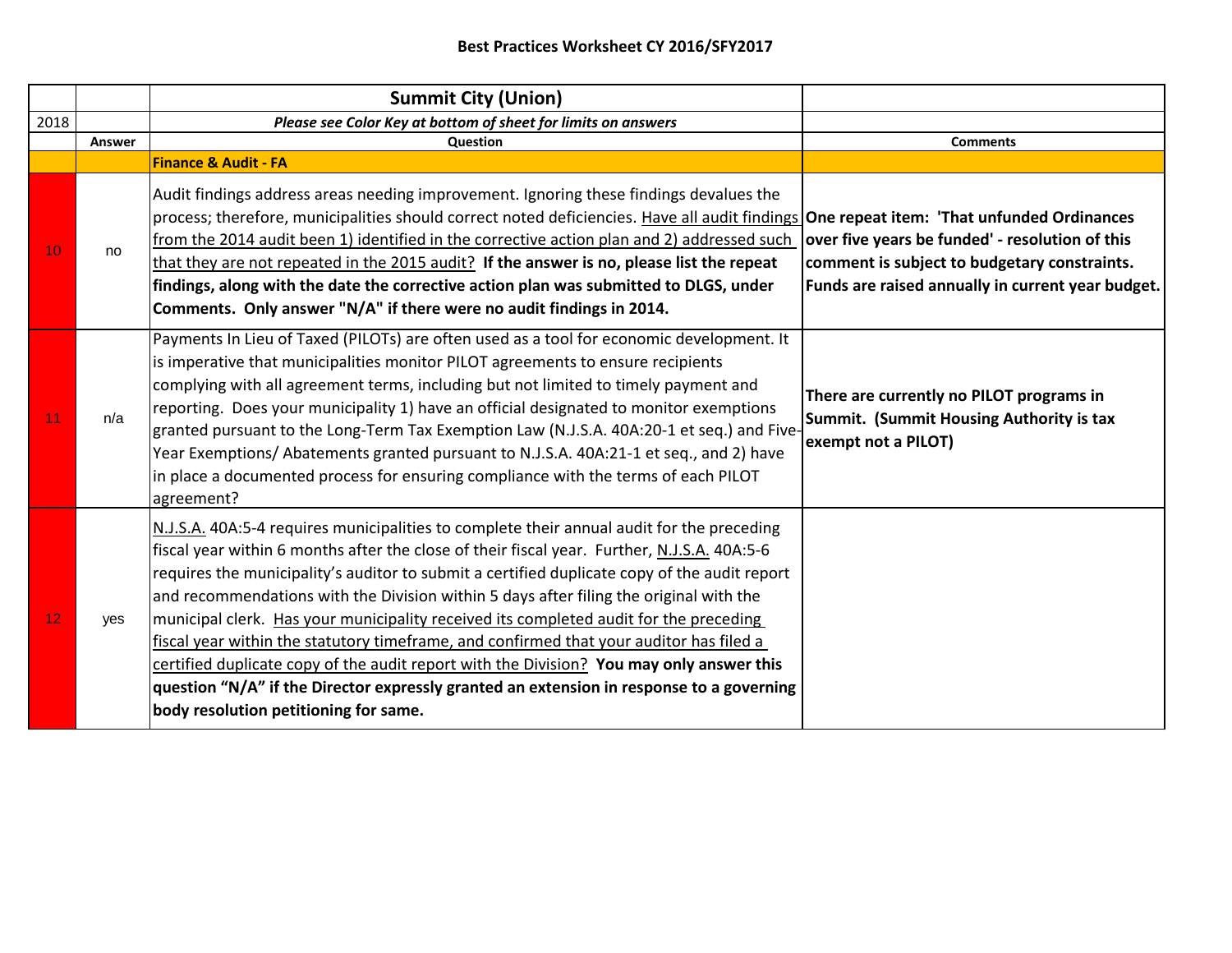| 2018<br>Please see Color Key at bottom of sheet for limits on answers<br>Question<br><b>Comments</b><br>Answer<br>Pursuant to N.J.S.A. 40A: 2-40, the chief financial officer each municipality shall, before<br>the end of the first month of the fiscal year, file its Annual Debt Statement with the<br>Division of Local Government Services. The annual debt statement must be filed<br>13<br>yes<br>electronically following the procedure described in Local Finance Notice 2013-3. Did your<br>municipality file its electronic Annual Debt Statement for the preceding fiscal year with the<br>Division no later than January 31 (July 31 for SFY municipalities)?<br>Local Finance Notice 2014-09 contains important information about the need for<br>municipalities that have certain outstanding debt to abide by requirements to annually<br>disclose certain information with respect to financial conditions. The continuing financial<br>disclosure obligations are required by federal law and local agreements executed as part<br>14<br>of past issuances of debt. Failure to comply can result in penalties against local<br>yes<br>governments and individual officers responsible for various filings. Failure to comply can<br>also result in a lack of access to capital markets. Is your municipality up to date and fully<br>compliant with continuing disclosure obligations as discussed in Local Finance Notice 2014-<br>09?<br>The Prompt Payment Law, enacted as P.L. 2006 c.96, establishes timing standards for the<br>payment of obligations under a wide range of construction-related contracts. The law<br>seeks to ensure that contractors submitting bills for completed work are paid on a timely,<br>established schedule, and that the full chain of subcontractors receive timely payment<br>15<br>yes<br>from their hiring contractor. Local Finance Notice 2006-21 discusses the law and its<br>impact on local governments. Have your municipality's claim payment procedures been<br>reviewed by legal counsel and appropriate municipal staff to ensure compliance with the<br>Prompt Payment Law?<br>While the issuance and renewal of bond anticipation notes can be a reasonable and<br>prudent financing mechanism, failing to take advantage of low interest rates on<br>permanent financing can cause municipalities to incur unnecessary carrying costs and<br>16<br>yes<br>inflated costs of issuance. Has your municipality evaluated its outstanding bond<br>anticipation notes and developed a strategy to move toward permanent financing? |  | <b>Summit City (Union)</b> |  |
|---------------------------------------------------------------------------------------------------------------------------------------------------------------------------------------------------------------------------------------------------------------------------------------------------------------------------------------------------------------------------------------------------------------------------------------------------------------------------------------------------------------------------------------------------------------------------------------------------------------------------------------------------------------------------------------------------------------------------------------------------------------------------------------------------------------------------------------------------------------------------------------------------------------------------------------------------------------------------------------------------------------------------------------------------------------------------------------------------------------------------------------------------------------------------------------------------------------------------------------------------------------------------------------------------------------------------------------------------------------------------------------------------------------------------------------------------------------------------------------------------------------------------------------------------------------------------------------------------------------------------------------------------------------------------------------------------------------------------------------------------------------------------------------------------------------------------------------------------------------------------------------------------------------------------------------------------------------------------------------------------------------------------------------------------------------------------------------------------------------------------------------------------------------------------------------------------------------------------------------------------------------------------------------------------------------------------------------------------------------------------------------------------------------------------------------------------------------------------------------------------------------------------------------------------------------------------------------------------------|--|----------------------------|--|
|                                                                                                                                                                                                                                                                                                                                                                                                                                                                                                                                                                                                                                                                                                                                                                                                                                                                                                                                                                                                                                                                                                                                                                                                                                                                                                                                                                                                                                                                                                                                                                                                                                                                                                                                                                                                                                                                                                                                                                                                                                                                                                                                                                                                                                                                                                                                                                                                                                                                                                                                                                                                         |  |                            |  |
|                                                                                                                                                                                                                                                                                                                                                                                                                                                                                                                                                                                                                                                                                                                                                                                                                                                                                                                                                                                                                                                                                                                                                                                                                                                                                                                                                                                                                                                                                                                                                                                                                                                                                                                                                                                                                                                                                                                                                                                                                                                                                                                                                                                                                                                                                                                                                                                                                                                                                                                                                                                                         |  |                            |  |
|                                                                                                                                                                                                                                                                                                                                                                                                                                                                                                                                                                                                                                                                                                                                                                                                                                                                                                                                                                                                                                                                                                                                                                                                                                                                                                                                                                                                                                                                                                                                                                                                                                                                                                                                                                                                                                                                                                                                                                                                                                                                                                                                                                                                                                                                                                                                                                                                                                                                                                                                                                                                         |  |                            |  |
|                                                                                                                                                                                                                                                                                                                                                                                                                                                                                                                                                                                                                                                                                                                                                                                                                                                                                                                                                                                                                                                                                                                                                                                                                                                                                                                                                                                                                                                                                                                                                                                                                                                                                                                                                                                                                                                                                                                                                                                                                                                                                                                                                                                                                                                                                                                                                                                                                                                                                                                                                                                                         |  |                            |  |
|                                                                                                                                                                                                                                                                                                                                                                                                                                                                                                                                                                                                                                                                                                                                                                                                                                                                                                                                                                                                                                                                                                                                                                                                                                                                                                                                                                                                                                                                                                                                                                                                                                                                                                                                                                                                                                                                                                                                                                                                                                                                                                                                                                                                                                                                                                                                                                                                                                                                                                                                                                                                         |  |                            |  |
| <b>Procurement - P</b>                                                                                                                                                                                                                                                                                                                                                                                                                                                                                                                                                                                                                                                                                                                                                                                                                                                                                                                                                                                                                                                                                                                                                                                                                                                                                                                                                                                                                                                                                                                                                                                                                                                                                                                                                                                                                                                                                                                                                                                                                                                                                                                                                                                                                                                                                                                                                                                                                                                                                                                                                                                  |  |                            |  |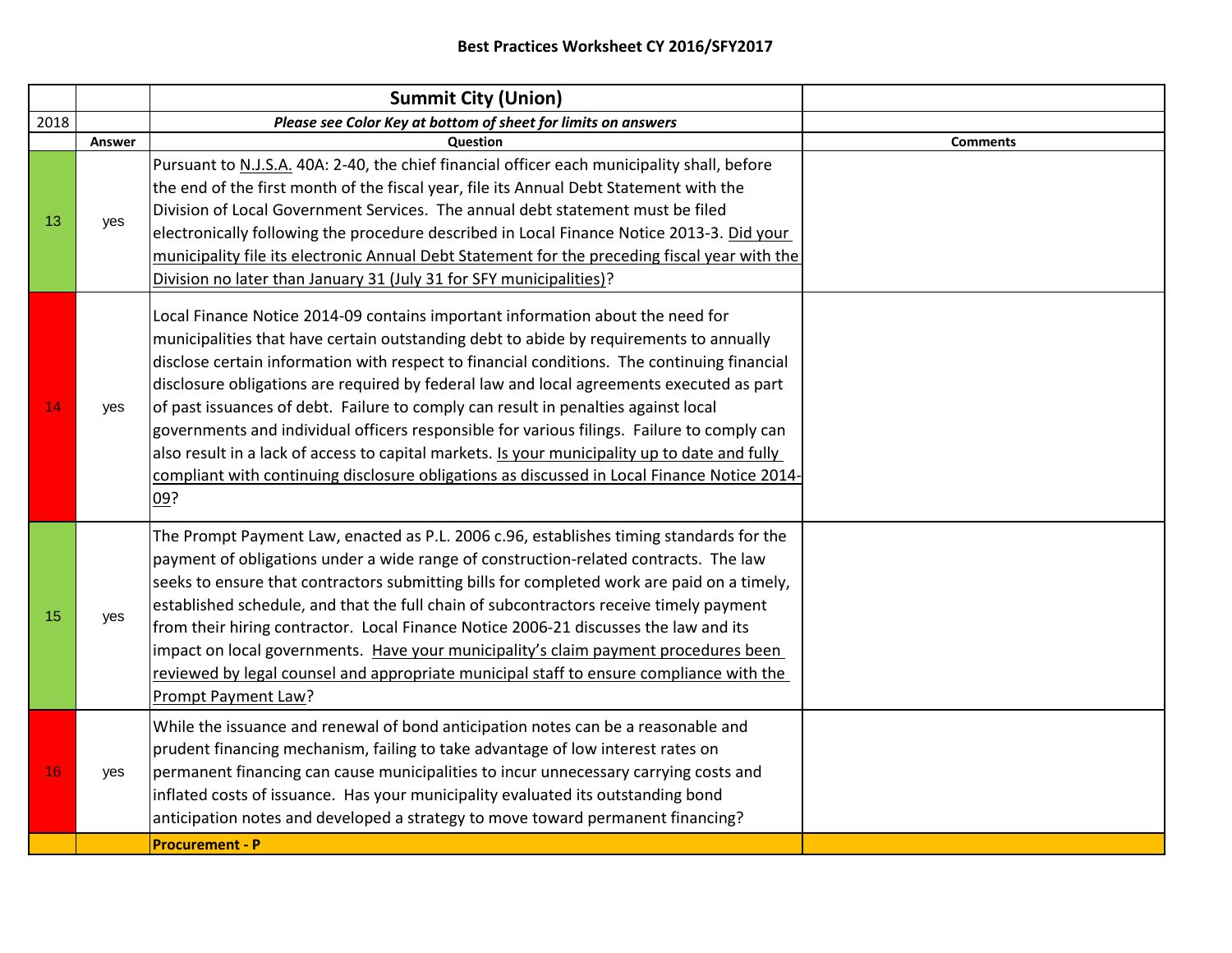|      |        | <b>Summit City (Union)</b>                                                                                                                                                                                                                                                                                                                                                                                                                                                                                                                                                                                                                                                                                                                                                                                                                                                                                                                                      |                                                                                  |
|------|--------|-----------------------------------------------------------------------------------------------------------------------------------------------------------------------------------------------------------------------------------------------------------------------------------------------------------------------------------------------------------------------------------------------------------------------------------------------------------------------------------------------------------------------------------------------------------------------------------------------------------------------------------------------------------------------------------------------------------------------------------------------------------------------------------------------------------------------------------------------------------------------------------------------------------------------------------------------------------------|----------------------------------------------------------------------------------|
| 2018 |        | Please see Color Key at bottom of sheet for limits on answers                                                                                                                                                                                                                                                                                                                                                                                                                                                                                                                                                                                                                                                                                                                                                                                                                                                                                                   |                                                                                  |
|      | Answer | Question                                                                                                                                                                                                                                                                                                                                                                                                                                                                                                                                                                                                                                                                                                                                                                                                                                                                                                                                                        | <b>Comments</b>                                                                  |
| 17   | n/a    | Pursuant to N.J.S.A. 52:15C-10(a), municipalities (among other government entities) must<br>notify the State Comptroller within no later than 20 business days of awarding most<br>contracts greater than \$2 million but less than \$10 million. For contracts \$10 million or<br>more, N.J.S.A. 52:15C-10(b) requires written notification to the State Comptroller of any<br>negotiation or solicitation no later than 30 days before advertisement; from which point<br>the State Comptroller has 30 days to approve the procurement moving forward unless<br>said period is waived. Further information on the law and applicable forms is available on<br>the State Comptroller's website. Did your municipality comply with the notice and<br>approval provisions of N.J.S.A. 52:15C-10 in the prior year?                                                                                                                                               | City of Summit does not have any contracts in<br>this category at this time.     |
| 18   | n/a    | Pursuant to N.J.S.A. 40A:11-25, the Director of the Division of Local Government Services<br>must approve all prequalification regulations enacted by contracting units subject to the<br>Local Public Contracts Law. Prequalification requirements can be fixed according to<br>experience, financial ability, capital, and equipment. Absent Director approval, bid<br>prequalification regulations are of no force and effect and may not be required as a<br>condition of bid acceptance on any public contract. Local Finance Notice 2016-12 goes<br>into further detail concerning prequalification regulations under the Local Public Contracts<br>Law. Is your municipality following the process set forth in N.J.S.A. 40A:11-25, including<br>seeking Director approval prior to implementing and enforcing all prequalification<br>regulations? "N/A" is only applicable where the municipality has not adopted any<br>prequalification regulations. | City of Summit has not adopted any<br>prequalification regulations at this time. |
| 19   | yes    | N.J.S.A. 40A:11-5 (a)(i) states that, if a municipality utilizes the professional services<br>exemption from the Local Public Contracts Law, "The governing body shall in each instance<br>state supporting reasons for its action in the resolution awarding each contract and shall<br>forthwith cause to be printed once, in the official newspaper, a brief notice stating the<br>nature, duration, service and amount of the contract, and that the resolution and contract<br>are on file and available for public inspection in the office of the clerk of the []<br>municipality". With respect to the award of professional services contracts, is your<br>municipality complying with the above referenced provision of the Local Public Contracts<br>Law?                                                                                                                                                                                            |                                                                                  |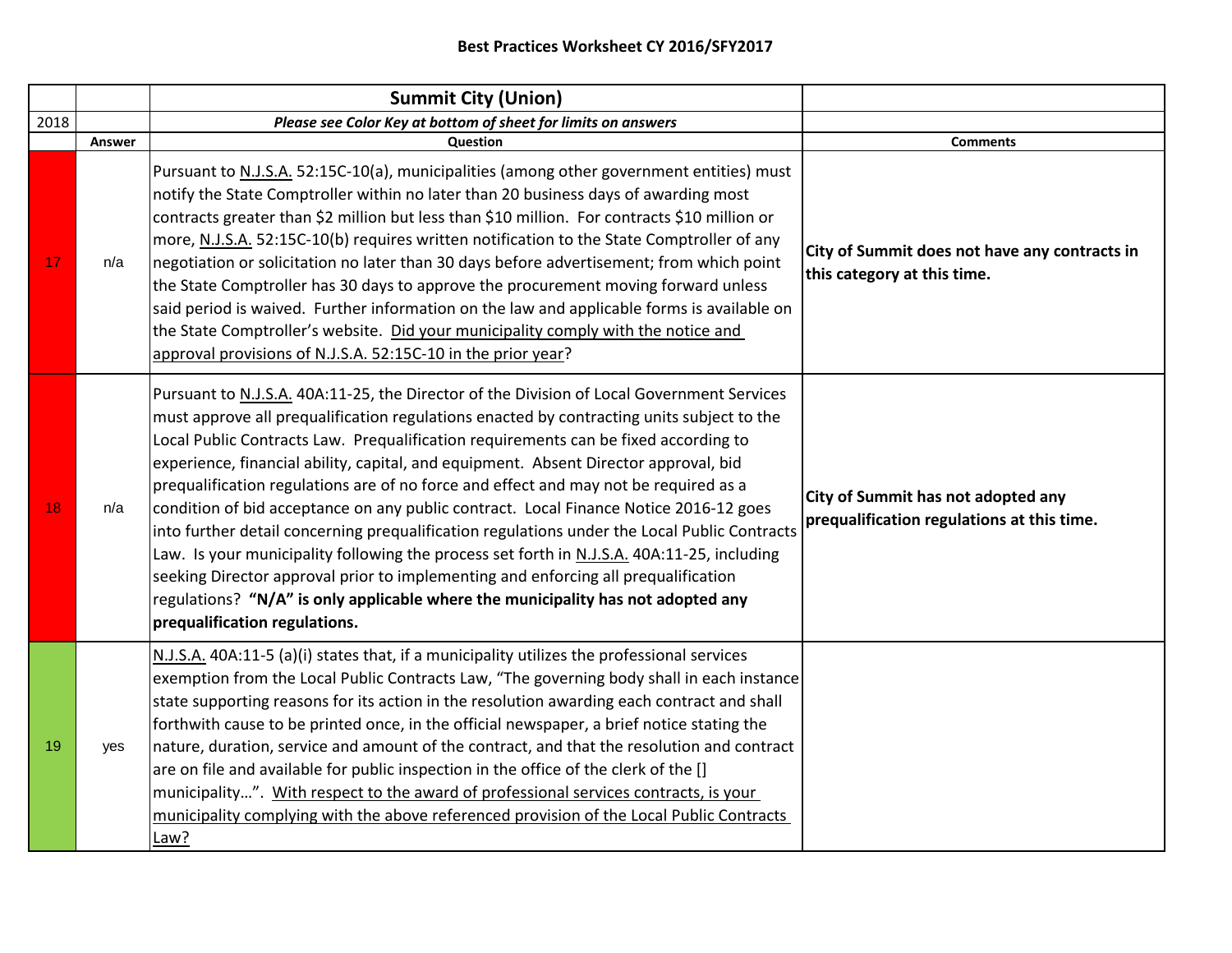|      |        | <b>Summit City (Union)</b>                                                                                                                                                                                                                                                                                                                                                                                                                                                                                                                                                                                                                                                                                                                                                                     |                 |
|------|--------|------------------------------------------------------------------------------------------------------------------------------------------------------------------------------------------------------------------------------------------------------------------------------------------------------------------------------------------------------------------------------------------------------------------------------------------------------------------------------------------------------------------------------------------------------------------------------------------------------------------------------------------------------------------------------------------------------------------------------------------------------------------------------------------------|-----------------|
| 2018 |        | Please see Color Key at bottom of sheet for limits on answers                                                                                                                                                                                                                                                                                                                                                                                                                                                                                                                                                                                                                                                                                                                                  |                 |
|      | Answer | Question                                                                                                                                                                                                                                                                                                                                                                                                                                                                                                                                                                                                                                                                                                                                                                                       | <b>Comments</b> |
|      |        | <b>Budget Preparation and Presentation - BP</b>                                                                                                                                                                                                                                                                                                                                                                                                                                                                                                                                                                                                                                                                                                                                                |                 |
| 20   | ves    | N.J.A.C. 5:30-3.8(a) requires that the introduced annual municipal budget incorporate a<br>User-Friendly Budget section. Is your municipality providing the public with its introduced<br>User-Friendly Budget at least one week prior to the date of the public hearing on adopting<br>the annual budget?                                                                                                                                                                                                                                                                                                                                                                                                                                                                                     |                 |
| 21   | yes    | Unless the Director sets forth a later date pursuant to N.J.S.A. 40A:4-5.1, N.J.S.A.<br>40A:4-5 requires that calendar year municipalities approve their introduced budgets no<br>later than February 10 (or August 10 for state fiscal year municipalities) and N.J.S.A. 40A:4-<br>10 requires that calendar year municipalities adopt their budgets no later than March 20<br>(or September 20 for state fiscal year municipalities).  Did your municipality introduce<br>and adopt its current year budget no later than the dates provided by law or as extended<br>by the Director in Local Finance Notice 2015-27? This question may only be answered N/A<br>if your municipality is under State Supervision or if the Division instructed the municipality<br>to delay budget adoption. |                 |
|      |        | <b>Health Insurance - HI</b>                                                                                                                                                                                                                                                                                                                                                                                                                                                                                                                                                                                                                                                                                                                                                                   |                 |
| 22   | yes    | Does your municipality exclude from healthcare coverage part-time elected and appointed<br>officials (less than 35 hours per week)? Only answer "yes" if no part-time elected or<br>appointed officials receive health benefits. If your municipality has part-time elected or<br>appointed officials who elect to take State Health Benefits Program (SHBP) health<br>benefits (or receive a waiver for not doing so) by virtue of serving in their position<br>continuously since May 21, 2010, you must answer "No". If you answered "No", please<br>list in the Comments section the name and title of each elected or appointed official<br>receiving either health benefits or a waiver payment in lieu of health benefits.                                                              |                 |
| 23   | yes    | Is your municipality collecting at least the amount set forth by the Chapter 78 Grid for<br>health benefit contributions (or 1.5% of base salary, whichever is greater) for all officers<br>and employees?                                                                                                                                                                                                                                                                                                                                                                                                                                                                                                                                                                                     |                 |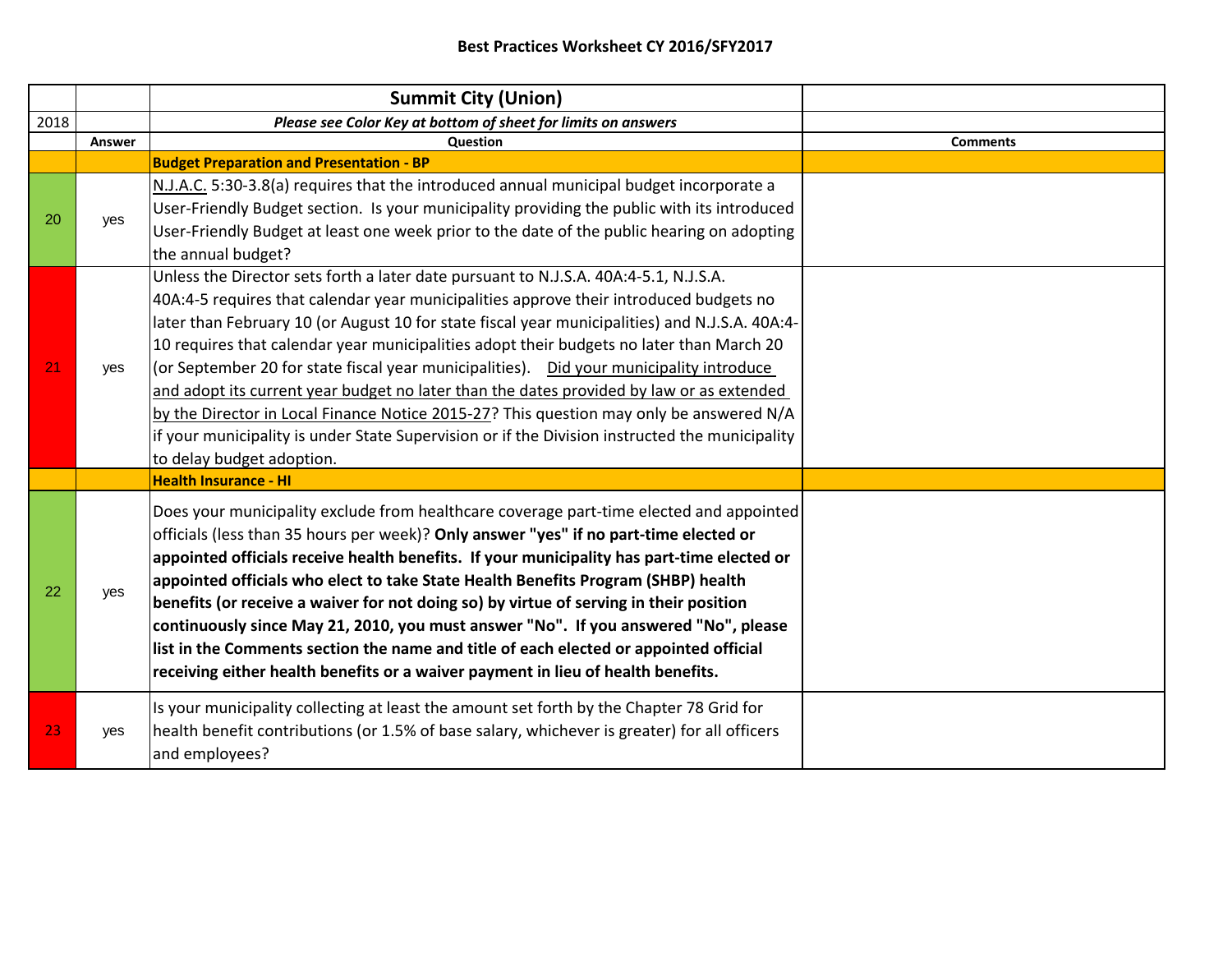|      |        | <b>Summit City (Union)</b>                                                                                                                                                                                                                                                                                                                                                                                                                                                                                                                                                                                                                                                                                                                                                                                                                                                                                                                                                                                                                                                                                                                                                                                                                                                                                                                                                                                                                                                                                                              |                 |
|------|--------|-----------------------------------------------------------------------------------------------------------------------------------------------------------------------------------------------------------------------------------------------------------------------------------------------------------------------------------------------------------------------------------------------------------------------------------------------------------------------------------------------------------------------------------------------------------------------------------------------------------------------------------------------------------------------------------------------------------------------------------------------------------------------------------------------------------------------------------------------------------------------------------------------------------------------------------------------------------------------------------------------------------------------------------------------------------------------------------------------------------------------------------------------------------------------------------------------------------------------------------------------------------------------------------------------------------------------------------------------------------------------------------------------------------------------------------------------------------------------------------------------------------------------------------------|-----------------|
| 2018 |        | Please see Color Key at bottom of sheet for limits on answers                                                                                                                                                                                                                                                                                                                                                                                                                                                                                                                                                                                                                                                                                                                                                                                                                                                                                                                                                                                                                                                                                                                                                                                                                                                                                                                                                                                                                                                                           |                 |
|      | Answer | <b>Question</b>                                                                                                                                                                                                                                                                                                                                                                                                                                                                                                                                                                                                                                                                                                                                                                                                                                                                                                                                                                                                                                                                                                                                                                                                                                                                                                                                                                                                                                                                                                                         | <b>Comments</b> |
| 24   | n/a    | Payments for waivers filed before May 21, 2010, and maintained continuously since,<br>cannot exceed fifty percent (50%) of the amount saved by the local unit as a result of the<br>employee's waiver of coverage. For waivers filed on or after May 21, 2010, which is the<br>effective date of P.L. 2010, c. 2, payments cannot exceed the lesser of twenty-five percent  <br>(25%) of the amount saved by the local unit as a result of the waiver, or \$5,000. When<br>calculating an employee's waiver payment, the local unit must deduct the employee's<br>healthcare contribution obligation from the total premium cost. Local units have sole<br>discretion as to whether or not to offer employees payments for waiver of health benefits, City of Summit does not offer payment in lieu of<br>and may offer waiver payments lower than the statutory maximum. Health benefit waiver health benefits.<br>payments are statutorily excluded from collective bargaining. See Local Finance Notices<br>2010-12 and 2016-10 for further discussion on health benefit waiver payments. Does your<br>municipality 1) refrain from paying waiver payments in excess of the statutory maximum;<br>2) deduct employee healthcare contribution obligations from the total premium cost<br>when calculating waiver payments; and 3) refrain from incorporating healthcare waiver<br>payments in any labor agreement? "N/A" is only applicable where the municipality has a<br>policy of not making payments in lieu of health benefits. |                 |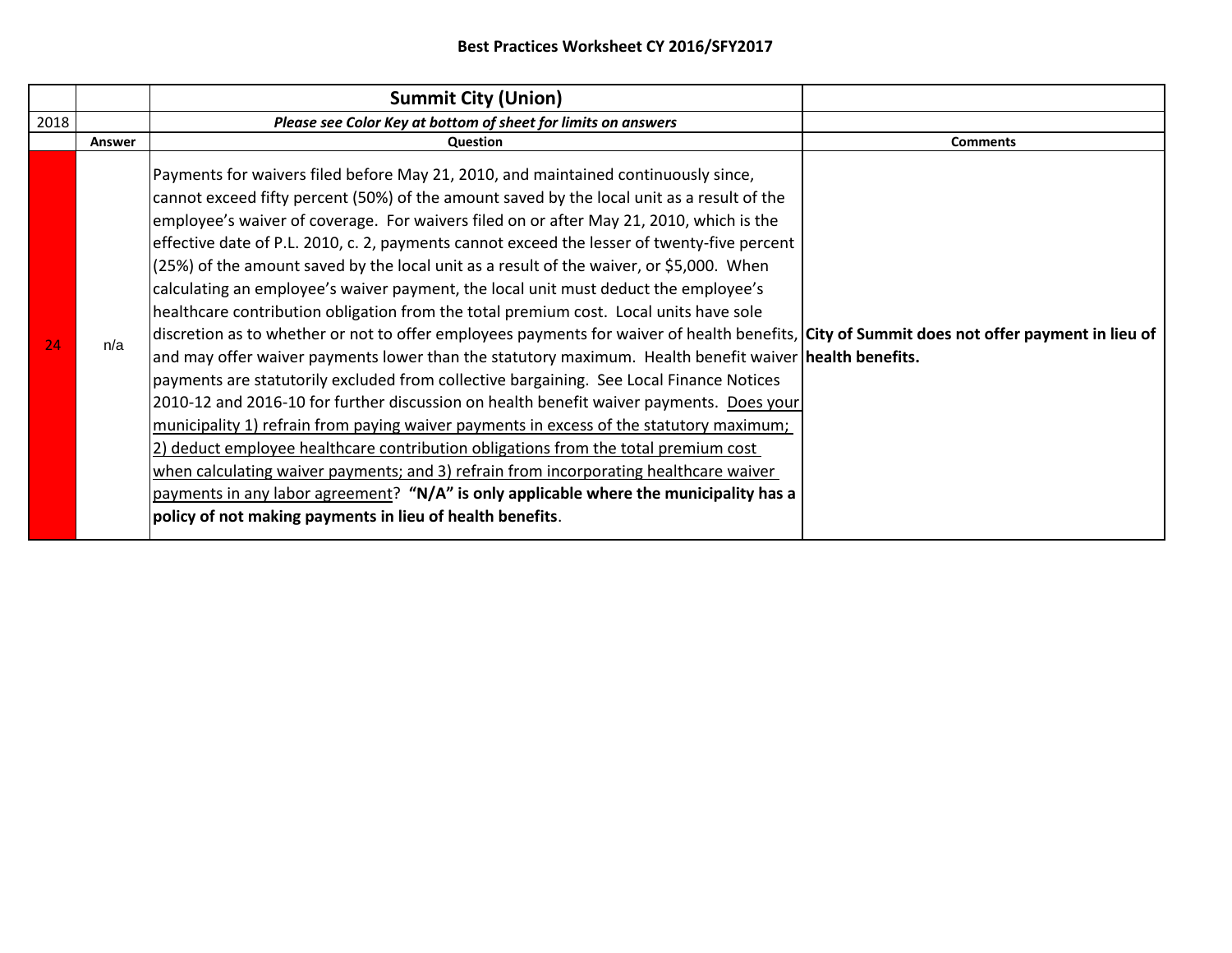|      |        | <b>Summit City (Union)</b>                                                                                                                                                                                                                                                                                                                                                                                                                                                                                                                                                                                                                                                                                                                                                                                                                                                                                                                                                                                                                                                                |                 |
|------|--------|-------------------------------------------------------------------------------------------------------------------------------------------------------------------------------------------------------------------------------------------------------------------------------------------------------------------------------------------------------------------------------------------------------------------------------------------------------------------------------------------------------------------------------------------------------------------------------------------------------------------------------------------------------------------------------------------------------------------------------------------------------------------------------------------------------------------------------------------------------------------------------------------------------------------------------------------------------------------------------------------------------------------------------------------------------------------------------------------|-----------------|
| 2018 |        | Please see Color Key at bottom of sheet for limits on answers                                                                                                                                                                                                                                                                                                                                                                                                                                                                                                                                                                                                                                                                                                                                                                                                                                                                                                                                                                                                                             |                 |
|      | Answer | Question                                                                                                                                                                                                                                                                                                                                                                                                                                                                                                                                                                                                                                                                                                                                                                                                                                                                                                                                                                                                                                                                                  | <b>Comments</b> |
|      |        | <b>Personnel - PE</b>                                                                                                                                                                                                                                                                                                                                                                                                                                                                                                                                                                                                                                                                                                                                                                                                                                                                                                                                                                                                                                                                     |                 |
| 25   | yes    | The Fair Labor Standards Act (FLSA) is a federal law requiring that overtime pay must be<br>paid for all hours over 40 hours in a work week except for those employees classified as<br>exempt and thus not entitled to overtime. Management employees such as elected<br>officials, managers/administrators, municipal clerks, CFOs, public works superintendents,<br>police chiefs and other department heads are typically classified as having exempt status<br>and thus not entitled to overtime pay. Other municipal employees may also be classified<br>as exempt under the FLSA (you should consult with labor counsel for more detailed<br>guidance). Exempt status would also preclude overtime pay for time worked during<br>emergencies, attendance at night meetings and participation in training sessions.<br>Compensated leave time in lieu of cash payments is considered to be a form of overtime<br>pay unless such leave is utilized in the same pay period. Does your municipality refrain<br>from paying overtime to employees classified as exempt under the FLSA? |                 |
| 26   | yes    | For any employees covered by a collective bargaining agreement, has your municipality<br>instituted a policy to not compensate said employees for sick leave accumulated after a<br>certain date? If such provisions were imposed by an arbitrator in binding arbitration but<br>the municipality is seeking to eliminate such a contractual obligation through collective<br>bargaining, your answer can be "N/A". If answering "N/A", the municipality must identify<br>under "Comments" each such provision imposed by an arbitrator, along with the status of<br>the collective bargaining negotiations to eliminate each such provision.                                                                                                                                                                                                                                                                                                                                                                                                                                             |                 |
| 27   | ves    | Has your municipality instituted a written policy to not compensate non-union employees<br>for sick leave accumulated after a certain date?                                                                                                                                                                                                                                                                                                                                                                                                                                                                                                                                                                                                                                                                                                                                                                                                                                                                                                                                               |                 |
| 28   | yes    | Has your municipality adopted an ordinance, resolution, regulation or written policy<br>eliminating longevity awards, bonuses or payments for non-union employees?                                                                                                                                                                                                                                                                                                                                                                                                                                                                                                                                                                                                                                                                                                                                                                                                                                                                                                                        |                 |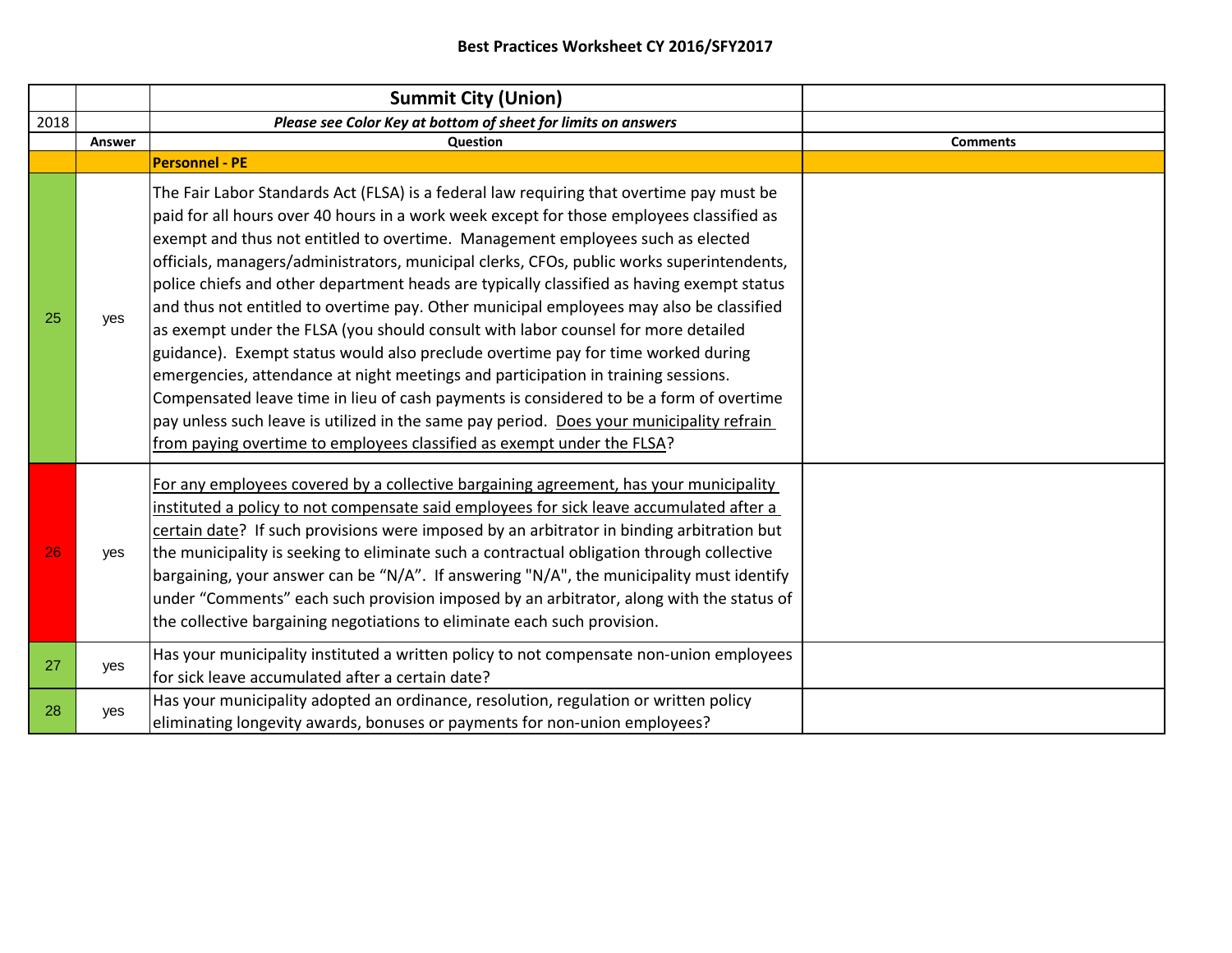|      |            | <b>Summit City (Union)</b>                                                                                                                                                                                                                                                                                                                                                                                                                                                                                                                                                                                                                                                                                                                                                                   |                                                                         |
|------|------------|----------------------------------------------------------------------------------------------------------------------------------------------------------------------------------------------------------------------------------------------------------------------------------------------------------------------------------------------------------------------------------------------------------------------------------------------------------------------------------------------------------------------------------------------------------------------------------------------------------------------------------------------------------------------------------------------------------------------------------------------------------------------------------------------|-------------------------------------------------------------------------|
| 2018 |            | Please see Color Key at bottom of sheet for limits on answers                                                                                                                                                                                                                                                                                                                                                                                                                                                                                                                                                                                                                                                                                                                                |                                                                         |
|      | Answer     | Question                                                                                                                                                                                                                                                                                                                                                                                                                                                                                                                                                                                                                                                                                                                                                                                     | <b>Comments</b>                                                         |
| 29   | <b>ves</b> | For any employees covered by a collective bargaining agreement, has your municipality<br>eliminated all longevity awards, bonuses or payments for employees hired on or after a<br>specified date, and refrained from increasing any longevity awards, bonuses or payments<br>for employees hired before a specified date? The answer to this question can be "N/A" if<br>such provisions were imposed by an arbitrator in binding arbitration but the municipality<br>is seeking to eliminate such a contractual obligation through collective bargaining. If<br>answering "N/A", the municipality must identify under "Comments" each such provision<br>imposed by an arbitrator, along with the status of the collective bargaining negotiations to<br>eliminate each such provision.     |                                                                         |
| 30   | <b>ves</b> | Employee personnel manuals or handbooks serve as a valuable tool to convey a<br>municipality's policies, procedures and benefits. Many insurance carriers encourage the<br>adoption of such a document and offer discounted rates for their use. These publications<br>should review employees' rights and obligations in areas ranging from discrimination,<br>safety, violence, and harassment to vacation and sick days, holidays, use of township<br>vehicles, smoking and political activity, among others. Has your municipality adopted or<br>updated an employee personnel manual/handbook by resolution or ordinance within the<br>last five years? If yes, please provide in the Comments section the date of the meeting at<br>which the personnel manual was adopted or updated. | Complete revision 10/6/2009 Resolution 33665;<br>Last amended 5/20/2014 |
|      |            |                                                                                                                                                                                                                                                                                                                                                                                                                                                                                                                                                                                                                                                                                                                                                                                              |                                                                         |
|      |            |                                                                                                                                                                                                                                                                                                                                                                                                                                                                                                                                                                                                                                                                                                                                                                                              |                                                                         |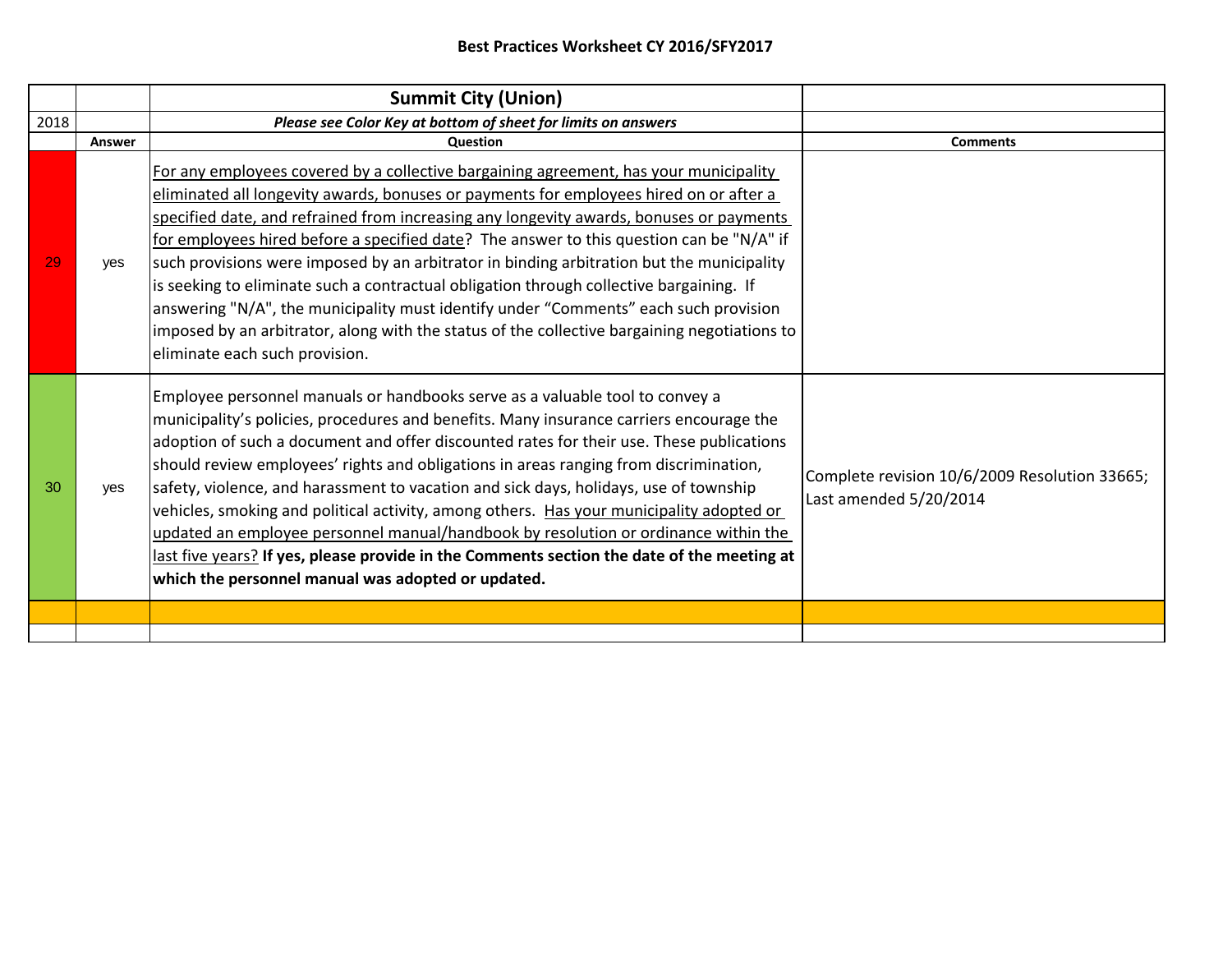|      |                | <b>Summit City (Union)</b>                                                                       |                                  |
|------|----------------|--------------------------------------------------------------------------------------------------|----------------------------------|
| 2018 |                | Please see Color Key at bottom of sheet for limits on answers                                    |                                  |
|      | Answer         | <b>Question</b>                                                                                  | <b>Comments</b>                  |
|      | 0              | Select                                                                                           |                                  |
|      | 23             | Yes                                                                                              |                                  |
|      | 3              | <b>No</b>                                                                                        |                                  |
|      | $\overline{4}$ | N/A                                                                                              |                                  |
|      | 30             | <b>Total Answered:</b>                                                                           |                                  |
|      |                |                                                                                                  |                                  |
|      | 27             | Score (Yes + N/A)                                                                                |                                  |
|      | 90%            | Score %                                                                                          |                                  |
|      |                |                                                                                                  |                                  |
|      |                | <b>Chief Administrative Officer's Certification</b>                                              |                                  |
|      |                | I hereby certify that the information provided in this Best Practices Inventory is accurate      | Certification #(s) N-1568 Q-1398 |
|      |                | to the best of my knowledge.                                                                     |                                  |
|      |                | Name & Title<br><b>Michael F. Rogers, City Administrator</b>                                     | Date October 18, 2016            |
|      |                |                                                                                                  |                                  |
|      |                | <b>Chief Financial Officer's Certification</b>                                                   |                                  |
|      |                | I hereby certify that the information provided in this Best Practices Inventory is accurate      | Certification $#(s)$ N-0655      |
|      |                | to the best of my knowledge.                                                                     |                                  |
|      |                | <b>Name</b><br>Margaret V. Gerba, CFO/Treasurer                                                  | Date October 18, 2016            |
|      |                |                                                                                                  |                                  |
|      |                | <b>Municipal Clerk's Certification</b>                                                           |                                  |
|      |                | I hereby certify that the Governing Body of the City of Summit in the County of                  |                                  |
|      |                | Union discussed/will discuss the CY 2016/SFY 2017 Best Practice Inventory as                     |                                  |
|      |                | completed herein at a public meeting on October 18, 2016, with the Inventory results, and the    |                                  |
|      |                | certification thereof by the Chief Administrative and Chief Financial Officers, respectively, to | Certification #(s) C-1232        |
|      |                | be stated in the minutes of said public meeting.                                                 |                                  |
|      |                | Rosalia M. Licatese, City Clerk<br><b>Name</b>                                                   | Date October 18, 2016            |
|      |                |                                                                                                  |                                  |